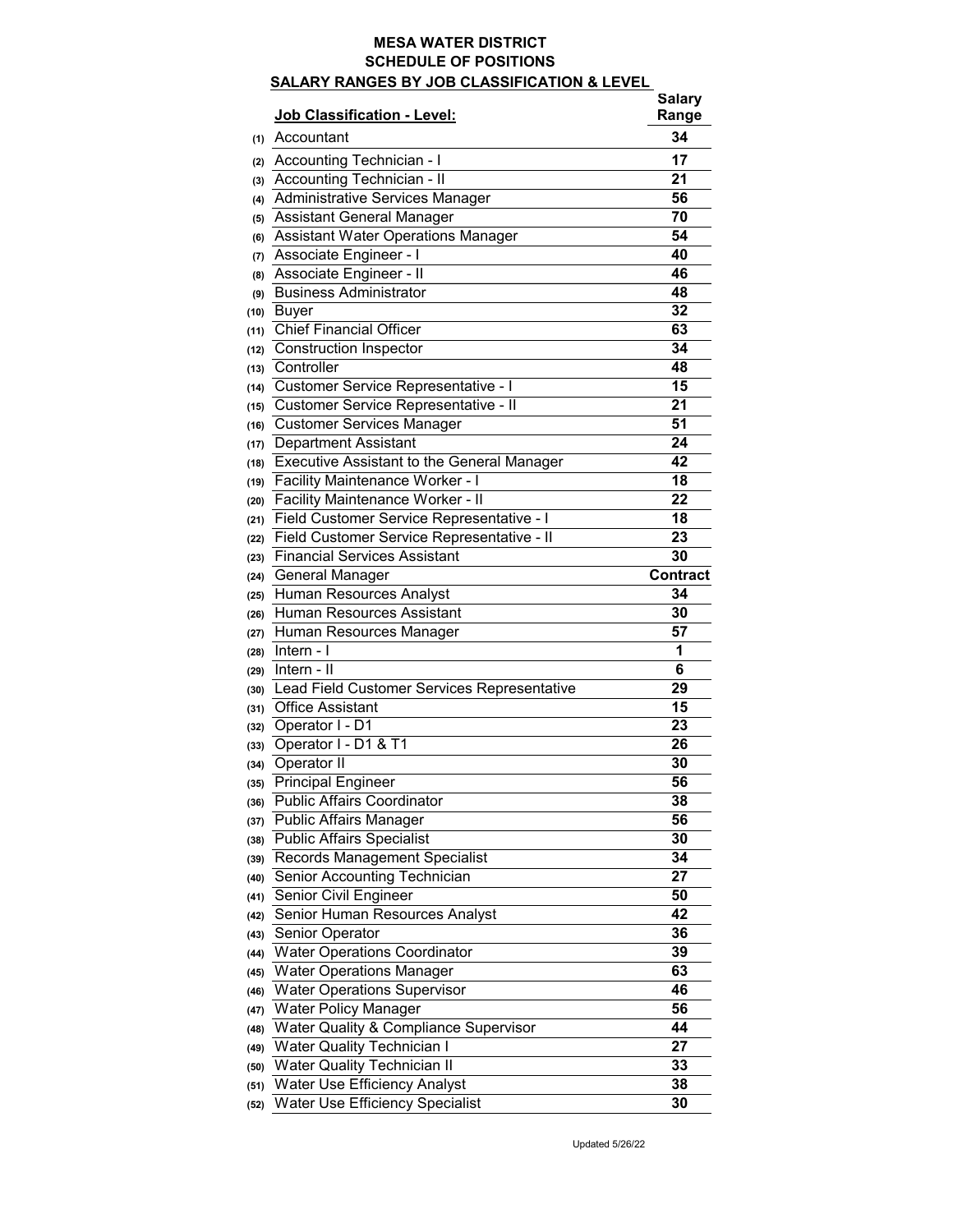**Effective: 12/31/21**

| Φ<br>Rang   |                    |                    |                    |                    |                    |                    |                    | <u>еподито, таго па</u> |                                                                                                                                                                                                                                                       |                      |                      |                      |                      |                      |
|-------------|--------------------|--------------------|--------------------|--------------------|--------------------|--------------------|--------------------|-------------------------|-------------------------------------------------------------------------------------------------------------------------------------------------------------------------------------------------------------------------------------------------------|----------------------|----------------------|----------------------|----------------------|----------------------|
|             | Step 1             | Step 2             | Step 3             | Step 4             | Step 5             | Step 6             | Step 7             | Step 8                  | Step 9                                                                                                                                                                                                                                                | Step 10              | Step 11              | Step 12              | Step 13              | Step 14              |
| 1           | \$2,894            | \$2,966            | \$3,040            | \$3,116            | \$3,194            | \$3,274            | \$3,356            | \$3,440                 | \$3,526                                                                                                                                                                                                                                               | \$3,614              | \$3,704              | \$3,797              | \$3,892              | \$3,989              |
| $\mathbf 2$ | \$2,966<br>\$3,040 | \$3,040            | \$3,116            | \$3,194            | \$3,274<br>\$3,356 | \$3,356            | \$3,440            | \$3,526                 | \$3,614<br>\$3,704                                                                                                                                                                                                                                    | \$3,704<br>\$3,797   | \$3,797<br>\$3,892   | \$3,892<br>\$3,989   | \$3,989              | \$4,089<br>\$4,191   |
| 3<br>4      | \$3,116            | \$3,116<br>\$3,194 | \$3,194<br>\$3,274 | \$3,274<br>\$3,356 | \$3,440            | \$3,440<br>\$3,526 | \$3,526<br>\$3,614 | \$3,614<br>\$3,704      | \$3,797                                                                                                                                                                                                                                               | \$3,892              | \$3,989              | \$4,089              | \$4,089<br>\$4,191   | \$4,296              |
| 5           | \$3,194            | \$3,274            | \$3,356            | \$3,440            | \$3,526            | \$3,614            | \$3,704            | \$3,797                 | \$3,892                                                                                                                                                                                                                                               | \$3,989              | \$4,089              | \$4,191              | \$4,296              | \$4,403              |
| 6           | \$3,274            | \$3,356            | \$3,440            | \$3,526            | \$3,614            | \$3,704            | \$3,797            | \$3,892                 | \$3,989                                                                                                                                                                                                                                               | \$4,089              | \$4,191              | \$4,296              | \$4,403              | \$4,513              |
| 7           | \$3,356            | \$3,440            | \$3,526            | \$3,614            | \$3,704            | \$3,797            | \$3,892            | \$3,989                 | \$4,089                                                                                                                                                                                                                                               | \$4,191              | \$4,296              | \$4,403              | \$4,513              | \$4,626              |
| 8           | \$3,440            | \$3,526            | \$3,614            | \$3,704            | \$3,797            | \$3,892            | \$3,989            | \$4,089                 | \$4,191                                                                                                                                                                                                                                               | \$4,296              | \$4,403              | \$4,513              | \$4,626              | \$4,742              |
| 9           | \$3,526            | \$3,614            | \$3,704            | \$3,797            | \$3,892            | \$3,989            | \$4,089            | \$4,191                 | \$4,296                                                                                                                                                                                                                                               | \$4,403              | \$4,513              | \$4,626              | \$4,742              | \$4,860              |
| 10          | \$3,614            | \$3,704            | \$3,797            | \$3,892            | \$3,989            | \$4,089            | \$4,191            | \$4,296                 | \$4,403                                                                                                                                                                                                                                               | \$4,513              | \$4,626              | \$4,742              | \$4,860              | \$4,982              |
| 11          | \$3,704            | \$3,797            | \$3,892            | \$3,989            | \$4,089            | \$4,191            | \$4,296            | \$4,403                 | \$4,513                                                                                                                                                                                                                                               | \$4,626              | \$4,742              | \$4,860              | \$4,982              | \$5,107              |
| 12<br>13    | \$3,797<br>\$3,892 | \$3,892<br>\$3,989 | \$3,989<br>\$4,089 | \$4,089<br>\$4,191 | \$4,191<br>\$4,296 | \$4,296<br>\$4,403 | \$4,403<br>\$4,513 | \$4,513<br>\$4,626      | \$4,626<br>\$4,742                                                                                                                                                                                                                                    | \$4,742<br>\$4,860   | \$4,860<br>\$4,982   | \$4,982<br>\$5,107   | \$5,107<br>\$5,234   | \$5,234<br>\$5,365   |
| 14          | \$3,989            | \$4,089            | \$4,191            | \$4,296            | \$4,403            | \$4,513            | \$4,626            | \$4,742                 | \$4,860                                                                                                                                                                                                                                               | \$4,982              | \$5,107              | \$5,234              | \$5,365              | \$5,499              |
| 15          | \$4,089            | \$4,191            | \$4,296            | \$4,403            | \$4,513            | \$4,626            | \$4,742            | \$4,860                 | \$4,982                                                                                                                                                                                                                                               | \$5,107              | \$5,234              | \$5,365              | \$5,499              | \$5,637              |
| 16          | \$4,191            | \$4,296            | \$4,403            | \$4,513            | \$4,626            | \$4,742            | \$4,860            | \$4,982                 | \$5,107                                                                                                                                                                                                                                               | \$5,234              | \$5,365              | \$5,499              | \$5,637              | \$5,778              |
| 17          | \$4,296            | \$4,403            | \$4,513            | \$4,626            | \$4,742            | \$4,860            | \$4,982            | \$5,107                 | \$5,234                                                                                                                                                                                                                                               | \$5,365              | \$5,499              | \$5,637              | \$5,778              | \$5,922              |
| 18          | \$4,403            | \$4,513            | \$4,626            | \$4,742            | \$4,860            | \$4,982            | \$5,107            | \$5,234                 | \$5,365                                                                                                                                                                                                                                               | \$5,499              | \$5,637              | \$5,778              | \$5,922              | \$6,070              |
| 19          | \$4,513            | \$4,626            | \$4,742            | \$4,860            | \$4,982            | \$5,107            | \$5,234            | \$5,365                 | \$5,499                                                                                                                                                                                                                                               | \$5,637              | \$5,778              | \$5,922              | \$6,070              | \$6,222              |
| 20          | \$4,626            | \$4,742            | \$4,860            | \$4,982            | \$5,107            | \$5,234            | \$5,365            | \$5,499                 | \$5,637                                                                                                                                                                                                                                               | \$5,778              | \$5,922              | \$6,070              | \$6,222              | \$6,378              |
| 21          | \$4,742            | \$4,860            | \$4,982            | \$5,107            | \$5,234            | \$5,365            | \$5,499            | \$5,637                 | \$5,778                                                                                                                                                                                                                                               | \$5,922              | \$6,070              | \$6,222              | \$6,378              | \$6,537              |
| 22          | \$4,860            | \$4,982            | \$5,107            | \$5,234            | \$5,365            | \$5,499            | \$5,637            | \$5,778                 | \$5,922                                                                                                                                                                                                                                               | \$6,070              | \$6,222              | \$6,378              | \$6,537              | \$6,700              |
| 23          | \$4,982            | \$5,107            | \$5,234            | \$5,365            | \$5,499            | \$5,637            | \$5,778            | \$5,922                 | \$6,070                                                                                                                                                                                                                                               | \$6,222              | \$6,378              | \$6,537              | \$6,700              | \$6,868              |
| 24          | \$5,107            | \$5,234            | \$5,365            | \$5,499            | \$5,637            | \$5,778            | \$5,922            | \$6,070                 | \$6,222                                                                                                                                                                                                                                               | \$6,378              | \$6,537              | \$6,700              | \$6,868              | \$7,040              |
| 25          | \$5,234            | \$5,365            | \$5,499            | \$5,637            | \$5,778            | \$5,922            | \$6,070            | \$6,222                 | \$6,378                                                                                                                                                                                                                                               | \$6,537              | \$6,700              | \$6,868              | \$7,040              | \$7,216              |
| 26          | \$5,365            | \$5,499            | \$5,637            | \$5,778            | \$5,922            | \$6,070            | \$6,222            | \$6,378                 | \$6,537                                                                                                                                                                                                                                               | \$6,700              | \$6,868              | \$7,040              | \$7,216              | \$7,396              |
| 27          | \$5,499            | \$5,637            | \$5,778            | \$5,922            | \$6,070            | \$6,222            | \$6,378            | \$6,537                 | \$6,700                                                                                                                                                                                                                                               | \$6,868              | \$7,040              | \$7,216              | \$7,396              | \$7,581              |
| 28<br>29    | \$5,637<br>\$5,778 | \$5,778<br>\$5,922 | \$5,922<br>\$6,070 | \$6,070<br>\$6,222 | \$6,222<br>\$6,378 | \$6,378<br>\$6,537 | \$6,537<br>\$6,700 | \$6,700<br>\$6,868      | \$6,868<br>\$7,040                                                                                                                                                                                                                                    | \$7,040<br>\$7,216   | \$7,216<br>\$7,396   | \$7,396<br>\$7,581   | \$7,581<br>\$7,771   | \$7,771<br>\$7,965   |
| 30          | \$5,922            | \$6,070            | \$6,222            | \$6,378            | \$6,537            | \$6,700            | \$6,868            | \$7,040                 | \$7,216                                                                                                                                                                                                                                               | \$7,396              | \$7,581              | \$7,771              | \$7,965              | \$8,164              |
|             |                    |                    |                    |                    |                    |                    |                    |                         |                                                                                                                                                                                                                                                       |                      |                      |                      |                      |                      |
| 31<br>32    | \$6,070<br>\$6,222 | \$6,222<br>\$6,378 | \$6,378<br>\$6,537 | \$6,537<br>\$6,700 | \$6,700<br>\$6,868 | \$6,868<br>\$7,040 | \$7,040<br>\$7,216 | \$7,216<br>\$7,396      | \$7,396<br>\$7,581                                                                                                                                                                                                                                    | \$7,581<br>\$7,771   | \$7,771<br>\$7,965   | \$7,965<br>\$8,164   | \$8,164<br>\$8,368   | \$8,368<br>\$8,577   |
| 33          | \$6,378            | \$6,537            | \$6,700            | \$6,868            | \$7,040            | \$7,216            | \$7,396            | \$7,581                 | \$7,771                                                                                                                                                                                                                                               | \$7,965              | \$8,164              | \$8,368              | \$8,577              | \$8,792              |
| 34          | \$6,537            | \$6,700            | \$6,868            | \$7,040            | \$7,216            | \$7,396            | \$7,581            | \$7,771                 | \$7,965                                                                                                                                                                                                                                               | \$8,164              | \$8,368              | \$8,577              | \$8,792              | \$9,011              |
| 35          | \$6,700            | \$6,868            | \$7,040            | \$7,216            | \$7,396            | \$7,581            | \$7,771            | \$7,965                 | \$8,164                                                                                                                                                                                                                                               | \$8,368              | \$8,577              | \$8,792              | \$9,011              | \$9,237              |
| 36          | \$6,868            | \$7,040            | \$7,216            | \$7,396            | \$7,581            | \$7,771            | \$7,965            | \$8,164                 | \$8,368                                                                                                                                                                                                                                               | \$8,577              | \$8,792              | \$9,011              | \$9,237              | \$9,468              |
| 37          | \$7,040            | \$7,216            | \$7,396            | \$7,581            | \$7,771            | \$7,965            | \$8,164            | \$8,368                 | \$8,577                                                                                                                                                                                                                                               | \$8,792              | \$9,011              | \$9,237              | \$9,468              | \$9,704              |
| 38          | \$7,216            | \$7,396            | \$7,581            | \$7,771            | \$7,965            | \$8,164            | \$8,368            | \$8,577                 | \$8,792                                                                                                                                                                                                                                               | \$9,011              | \$9,237              | \$9,468              | \$9,704              | \$9,947              |
| 39          | \$7,396            | \$7,581            | \$7,771            | \$7,965            | \$8,164            | \$8,368            | \$8,577            | \$8,792                 | \$9,011                                                                                                                                                                                                                                               | \$9,237              | \$9,468              | \$9,704              | \$9,947              | \$10,196             |
| 40          | \$7,581            | \$7,771            | \$7,965            | \$8,164            | \$8,368            | \$8,577            | \$8,792            | \$9,011                 | \$9,237                                                                                                                                                                                                                                               | \$9,468              | \$9,704              | \$9,947              | \$10,196             | \$10,451             |
| 41          | \$7,771            | \$7,965            | \$8,164            | \$8,368            | \$8,577            | \$8,792            | \$9,011            | \$9,237                 | \$9,468                                                                                                                                                                                                                                               | \$9,704              | \$9,947              | \$10,196             | \$10,451             | \$10,712             |
| 42          | \$7,965            | \$8,164            | \$8,368            | \$8,577            | \$8,792            | \$9,011            | \$9,237            | \$9,468                 | \$9,704                                                                                                                                                                                                                                               | \$9,947              | \$10,196             | \$10,451             | \$10,712             | \$10,980             |
| 43<br>44    | \$8,164<br>\$8,368 | \$8,368<br>\$8,577 | \$8,577<br>\$8,792 | \$8,792<br>\$9,011 | \$9,011<br>\$9,237 | \$9,237<br>\$9,468 | \$9,468<br>\$9,704 | \$9,704<br>\$9,947      | \$9,947<br>\$10,196                                                                                                                                                                                                                                   | \$10,196<br>\$10,451 | \$10,451<br>\$10,712 | \$10,712<br>\$10,980 | \$10,980<br>\$11,254 | \$11,254<br>\$11,536 |
| 45          | \$8,577            | \$8,792            | \$9,011            | \$9,237            | \$9,468            | \$9,704            | \$9,947            | \$10,196                | \$10,451                                                                                                                                                                                                                                              | \$10,712             | \$10,980             | \$11,254             | \$11,536             | \$11,824             |
| 46          | \$8,792            | \$9,011            | \$9,237            | \$9,468            | \$9,704            | \$9,947            | \$10,196           | \$10,451                | \$10,712                                                                                                                                                                                                                                              | \$10,980             | \$11,254             | \$11,536             | \$11,824             | \$12,120             |
| 47          | \$9,011            | \$9,237            | \$9,468            | \$9,704            | \$9,947            | \$10,196           | \$10,451           | \$10,712                | \$10,980                                                                                                                                                                                                                                              | \$11,254             | \$11,536             | \$11,824             | \$12,120             | \$12,423             |
| 48          | \$9,237            | \$9,468            | \$9,704            | \$9,947            | \$10,196           | \$10,451           | \$10,712           | \$10,980                | \$11,254                                                                                                                                                                                                                                              | \$11,536             | \$11,824             | \$12,120             | \$12,423             | \$12,733             |
| 49          | \$9,468            | \$9,704            | \$9,947            | \$10,196           | \$10,451           | \$10,712           | \$10,980           | \$11,254                | \$11,536                                                                                                                                                                                                                                              | \$11,824             | \$12,120             | \$12,423             | \$12,733             | \$13,052             |
| 50          | \$9,704            | \$9,947            | \$10,196           | \$10,451           | \$10,712           | \$10,980           | \$11,254           | \$11,536                | \$11,824                                                                                                                                                                                                                                              | \$12,120             | \$12,423             | \$12,733             | \$13,052             | \$13,378             |
| 51          |                    |                    |                    |                    |                    |                    |                    |                         | \$9,947 \$10,196 \$10,451 \$10,712 \$10,980 \$11,254 \$11,536 \$11,824 \$12,120 \$12,423 \$12,733 \$13,052 \$13,378 \$13,712                                                                                                                          |                      |                      |                      |                      |                      |
| 52          |                    |                    |                    |                    |                    |                    |                    |                         | \$10,196 \$10,451 \$10,712 \$10,980 \$11,254 \$11,536 \$11,824 \$12,120 \$12,423 \$12,733 \$13,052 \$13,378 \$13,712 \$14,055                                                                                                                         |                      |                      |                      |                      |                      |
| 53          |                    |                    |                    |                    |                    |                    |                    |                         | \$10,451 \$10,712 \$10,980 \$11,254 \$11,536 \$11,824 \$12,120 \$12,423 \$12,733 \$13,052 \$13,378 \$13,712 \$14,055                                                                                                                                  |                      |                      |                      |                      | \$14,407             |
| 54          |                    |                    |                    |                    |                    |                    |                    |                         | \$10,712 \$10,980 \$11,254 \$11,536 \$11,824 \$12,120 \$12,423 \$12,733 \$13,052 \$13,378 \$13,712 \$14,055 \$14,407                                                                                                                                  |                      |                      |                      |                      | \$14,767             |
| 55          |                    |                    |                    |                    |                    |                    |                    |                         | \$10,980 \$11,254 \$11,536 \$11,824 \$12,120 \$12,423 \$12,733 \$13,052 \$13,378 \$13,712 \$14,055 \$14,407 \$14,767 \$15,136                                                                                                                         |                      |                      |                      |                      |                      |
| 56          |                    |                    |                    |                    |                    |                    |                    |                         | \$11,254 \$11,536 \$11,824 \$12,120 \$12,423 \$12,733 \$13,052 \$13,378 \$13,712 \$14,055 \$14,407 \$14,767 \$15,136 \$15,514                                                                                                                         |                      |                      |                      |                      |                      |
| 57<br>58    |                    |                    |                    |                    |                    |                    |                    |                         | \$11,536 \$11,824 \$12,120 \$12,423 \$12,733 \$13,052 \$13,378 \$13,712 \$14,055 \$14,407 \$14,767 \$15,136 \$15,514 \$15,902<br>\$11,824 \$12,120 \$12,423 \$12,733 \$13,052 \$13,378 \$13,712 \$14,055 \$14,407 \$14,767 \$15,136 \$15,514 \$15,902 |                      |                      |                      |                      | \$16,300             |
| 59          |                    |                    |                    |                    |                    |                    |                    |                         | \$12,120 \$12,423 \$12,733 \$13,052 \$13,378 \$13,712 \$14,055 \$14,407 \$14,767 \$15,136 \$15,514 \$15,902 \$16,300                                                                                                                                  |                      |                      |                      |                      | \$16,707             |
| 60          |                    |                    |                    |                    |                    |                    |                    |                         | \$12,423 \$12,733 \$13,052 \$13,378 \$13,712 \$14,055 \$14,407 \$14,767 \$15,136 \$15,514 \$15,902 \$16,300 \$16,707                                                                                                                                  |                      |                      |                      |                      | \$17,125             |
| 61          |                    |                    |                    |                    |                    |                    |                    |                         | \$12,733 \$13,052 \$13,378 \$13,712 \$14,055 \$14,407 \$14,767 \$15,136 \$15,514 \$15,902 \$16,300 \$16,707 \$17,125 \$17,553                                                                                                                         |                      |                      |                      |                      |                      |
| 62          |                    |                    |                    |                    |                    |                    |                    |                         | \$13,052 \$13,378 \$13,712 \$14,055 \$14,407 \$14,767 \$15,136 \$15,514 \$15,902 \$16,300 \$16,707 \$17,125 \$17,553                                                                                                                                  |                      |                      |                      |                      | \$17,992             |
| 63          |                    |                    |                    |                    |                    |                    |                    |                         | \$13,378 \$13,712 \$14,055 \$14,407 \$14,767 \$15,136 \$15,514 \$15,902 \$16,300 \$16,707 \$17,125 \$17,553 \$17,992 \$18,442                                                                                                                         |                      |                      |                      |                      |                      |
| 64          |                    |                    |                    |                    |                    |                    |                    |                         | \$13,712 \$14,055 \$14,407 \$14,767 \$15,136 \$15,514 \$15,902 \$16,300 \$16,707 \$17,125 \$17,553 \$17,992 \$18,442 \$18,903                                                                                                                         |                      |                      |                      |                      |                      |
| 65          |                    |                    |                    |                    |                    |                    |                    |                         | \$14,055 \$14,407 \$14,767 \$15,136 \$15,514 \$15,902 \$16,300 \$16,707 \$17,125 \$17,553 \$17,992 \$18,442 \$18,903                                                                                                                                  |                      |                      |                      |                      | \$19,375             |
| 66          |                    |                    |                    |                    |                    |                    |                    |                         | \$14,407 \$14,767 \$15,136 \$15,514 \$15,902 \$16,300 \$16,707 \$17,125 \$17,553 \$17,992 \$18,442 \$18,903 \$19,375                                                                                                                                  |                      |                      |                      |                      | \$19,860             |
| 67          |                    |                    |                    |                    |                    |                    |                    |                         | \$14,767 \$15,136 \$15,514 \$15,902 \$16,300 \$16,707 \$17,125 \$17,553 \$17,992 \$18,442 \$18,903 \$19,375 \$19,860                                                                                                                                  |                      |                      |                      |                      | \$20,356             |
| 68          |                    |                    |                    |                    |                    |                    |                    |                         | \$15,136 \$15,514 \$15,902 \$16,300 \$16,707 \$17,125 \$17,553 \$17,992 \$18,442 \$18,903 \$19,375                                                                                                                                                    |                      |                      | \$19,860             | \$20,356             | \$20,865             |
| 69          |                    |                    |                    |                    |                    |                    |                    |                         | \$15,514 \$15,902 \$16,300 \$16,707 \$17,125 \$17,553 \$17,992 \$18,442 \$18,903 \$19,375 \$19,860 \$20,356 \$20,865                                                                                                                                  |                      |                      |                      |                      | \$21,387             |
| 70          |                    |                    |                    |                    |                    |                    |                    |                         | \$15,902 \$16,300 \$16,707 \$17,125 \$17,553 \$17,992 \$18,442 \$18,903 \$19,375 \$19,860 \$20,356 \$20,865 \$21,387                                                                                                                                  |                      |                      |                      |                      | \$21,921             |

## **Mesa Water District - Salary Rate Ranges - Monthly**